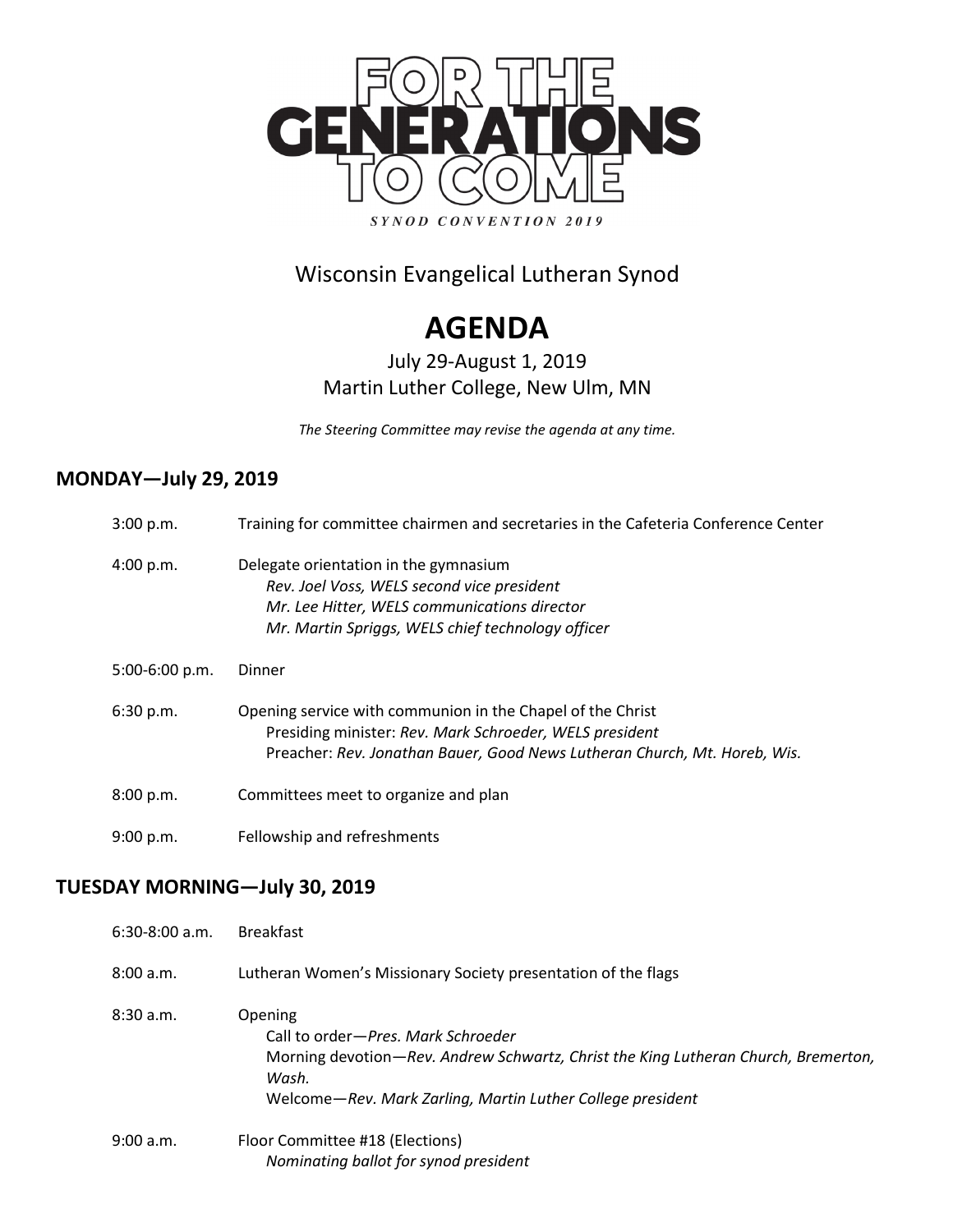| 9:10 a.m.       | Introduction of special guests and observers<br>Pres. Mark Schroeder                                                                   |
|-----------------|----------------------------------------------------------------------------------------------------------------------------------------|
| 9:15 a.m.       | Report on the opportunity in Vietnam<br>Rev. Larry Schlomer, Board for World Missions administrator                                    |
| 9:30 a.m.       | Ministry Financial Plan (budget) 2019-21<br>Mr. Todd Poppe, WELS chief financial officer                                               |
| $10:15$ a.m.    | Floor Committee #18 (Elections)<br>Election of synod president                                                                         |
| $10:30$ a.m.    | <b>Break</b>                                                                                                                           |
| $10:45$ a.m.    | President's report<br>Pres. Mark Schroeder                                                                                             |
| $11:30$ a.m.    | Floor Committee #18 (Elections)<br>Continuation of election of synod president or<br>nominating ballot for synod second vice president |
| $11:45$ a.m.    | Fraternal greetings<br>Rev. John Moldstad, Evangelical Lutheran Synod president                                                        |
| 12:00-1:00 p.m. | Lunch                                                                                                                                  |

## **TUESDAY AFTERNOON—July 30, 2019**

| $1:15$ p.m.    | Floor Committee #18 (Elections)                                                                              |
|----------------|--------------------------------------------------------------------------------------------------------------|
| 1:45 p.m.      | Essay: "For the Generations to Come"<br>Rev. Jonathan Hein, Commission on Congregational Counseling director |
| 3:15 p.m.      | <b>Break</b>                                                                                                 |
| 3:30 p.m.      | Discussion of the essay                                                                                      |
| 3:45 p.m.      | Floor Committee #18 (Elections)                                                                              |
| 4:00 p.m.      | Floor committee meeting time                                                                                 |
| 5:00-6:00 p.m. | Dinner                                                                                                       |

## **TUESDAY EVENING—July 30, 2019**

| 6:00 p.m. | Floor committee meeting time                                |
|-----------|-------------------------------------------------------------|
| 7:00 p.m. | Missions presentations in the gymnasium                     |
| 8:30 p.m. | Floor committee meeting time<br>Fellowship and refreshments |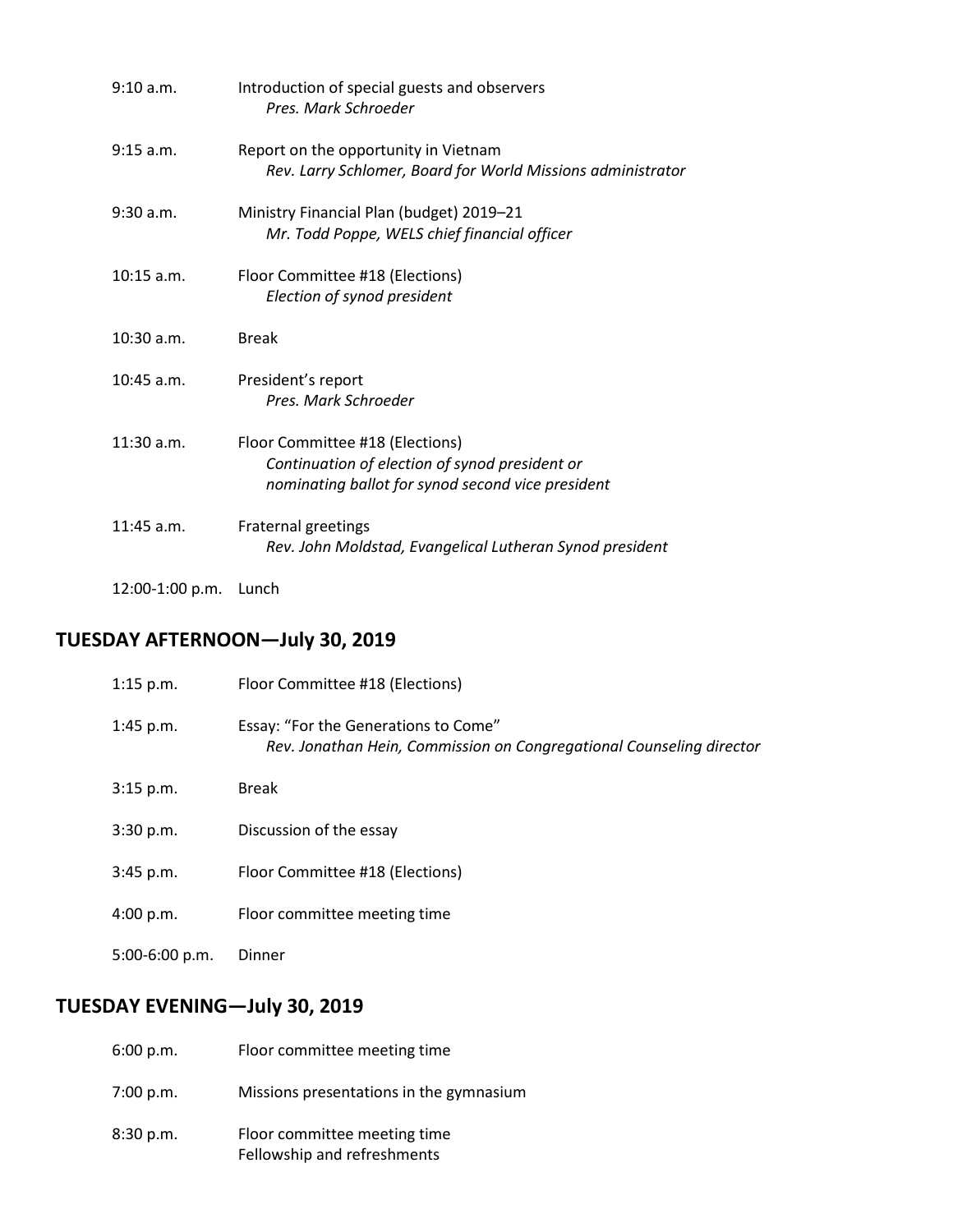# **WEDNESDAY MORNING—July 31, 2019**

| 6:30-8:00 a.m.  | <b>Breakfast</b>                                                                                                                                                                                                                                                                                                                                                                                                    |
|-----------------|---------------------------------------------------------------------------------------------------------------------------------------------------------------------------------------------------------------------------------------------------------------------------------------------------------------------------------------------------------------------------------------------------------------------|
| 8:00 a.m.       | Morning devotion<br>Rev. Benjamin Kratz, Our Savior Lutheran Church, Birmingham, Ala.                                                                                                                                                                                                                                                                                                                               |
| 8:20a.m.        | <b>Commission on Inter-Church Relations</b><br>Prof. James Danell, chairman<br>Introduction of representatives from:<br>The Lutheran Congregations in Mission for Christ-Kenya<br>The Christian Lutheran Evangelical Church-Taiwan<br>$\bullet$<br>Floor Committee #3 (Inter-Church Relations)                                                                                                                      |
| 9:20 a.m.       | <b>World Missions</b><br>Rev. Larry Schlomer, administrator<br>Rev. Paul Janke, chairman                                                                                                                                                                                                                                                                                                                            |
| 9:45 a.m.       | <b>Home Missions</b><br>Rev. Keith Free, administrator<br>Rev. Wayne Uhlhorn, chairman                                                                                                                                                                                                                                                                                                                              |
| 10:10 a.m.      | <b>Break</b>                                                                                                                                                                                                                                                                                                                                                                                                        |
| 10:35 a.m.      | <b>Ministerial Education</b><br>Rev. Paul Prange, administrator<br>Rev. Duane Rodewald, chairman                                                                                                                                                                                                                                                                                                                    |
| 11:00 a.m.      | <b>Congregational Services</b><br>Rev. Jonathan Hein, Commission on Congregational Counseling director<br>Rev. Bryan Gerlach, Commission on Worship director<br>Rev. Donn Dobberstein, Commission on Discipleship director<br>Rev. Eric Roecker, Commission on Evangelism director<br>Mr. James Rademan, Commission on Lutheran Schools director<br>Rev. James Behringer, Commission on Special Ministries director |
| 12:00-1:00 p.m. | Lunch                                                                                                                                                                                                                                                                                                                                                                                                               |

### **WEDNESDAY AFTERNOON—July 31, 2019**

| $1:15$ p.m. | Wisconsin Lutheran College<br>Mr. Daniel Johnson, president                                                             |
|-------------|-------------------------------------------------------------------------------------------------------------------------|
| $1:30$ p.m. | Northwestern Publishing House<br>Mr. William Ziche, president<br>Rev. Curtis Jahn, vice president - publishing services |
| 1:50 p.m.   | Christian Aid and Relief<br>Rev. Robert Hein, chairman                                                                  |